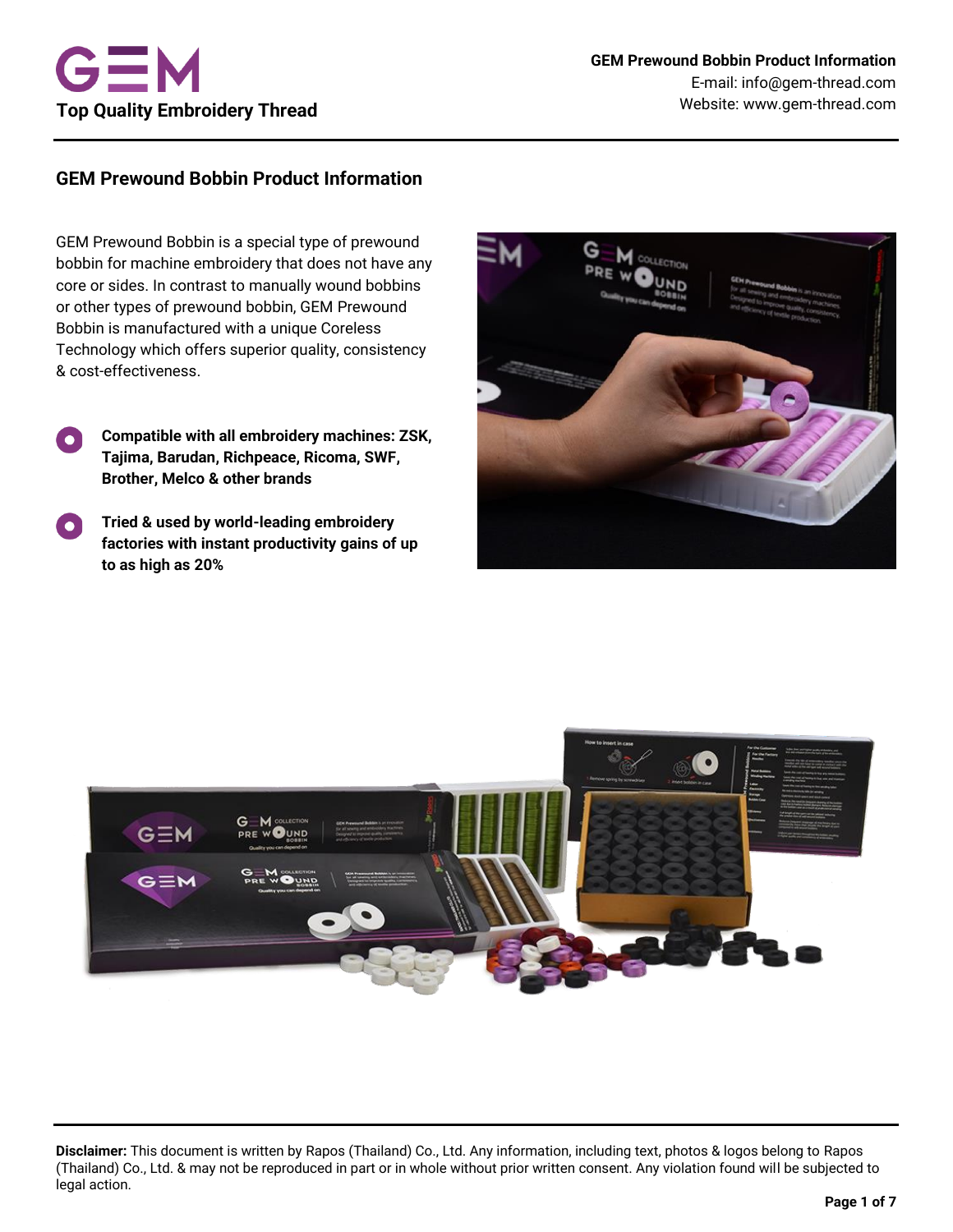

## **Benefits of GEM Prewound Bobbin**



**Remarks:** The above production times serve only as an estimation & guideline. Actual production may vary depending on production schedule, order forecast & complexity of special specifications among other factors.

**Disclaimer:** This document is written by Rapos (Thailand) Co., Ltd. Any information, including text, photos & logos belong to Rapos (Thailand) Co., Ltd. & may not be reproduced in part or in whole without prior written consent. Any violation found will be subjected to legal action.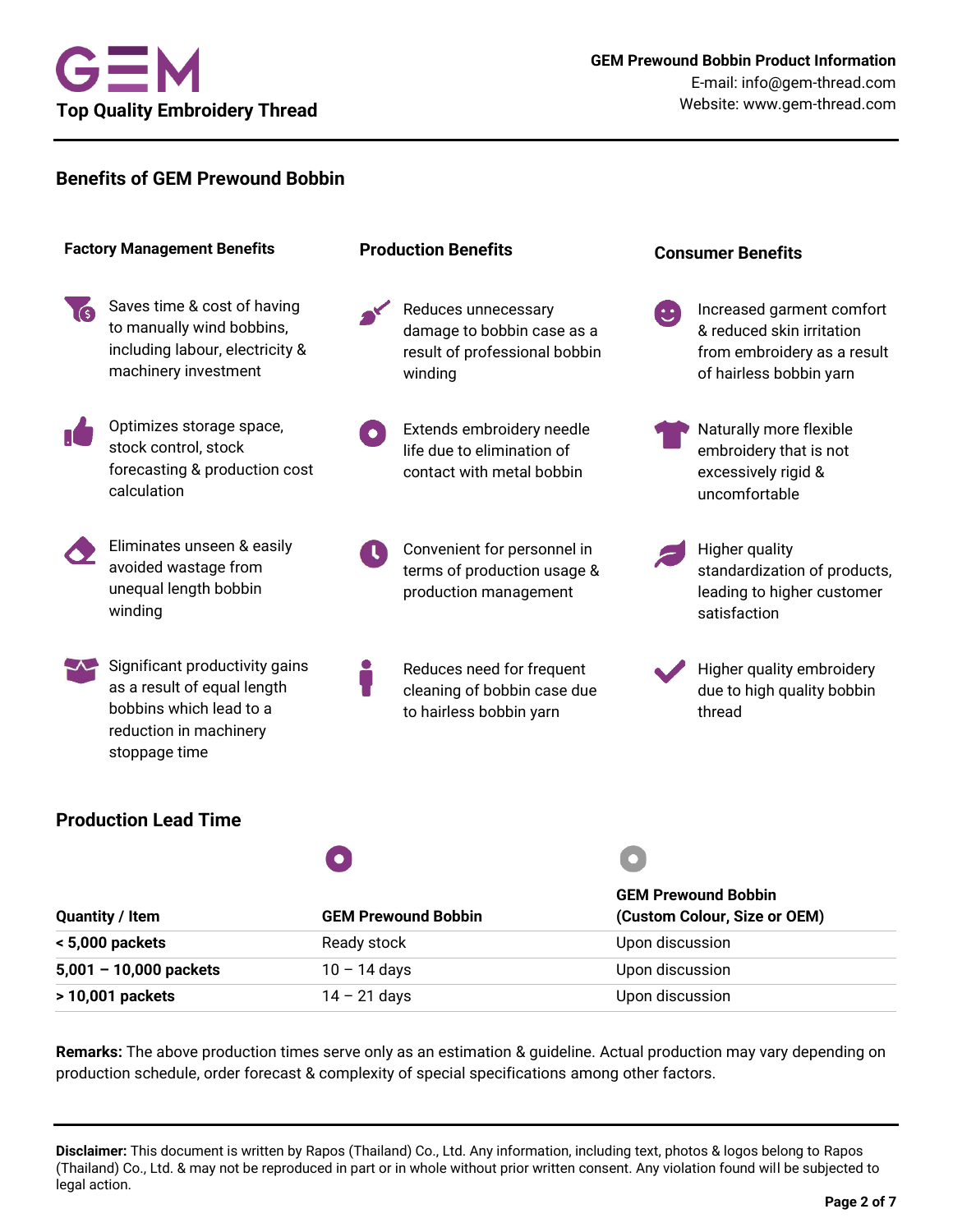# **Technical Information**

|                                      | $\bullet$                                                       | $\bullet$                                                       |                                                                          |
|--------------------------------------|-----------------------------------------------------------------|-----------------------------------------------------------------|--------------------------------------------------------------------------|
| Information / Item                   | <b>GEM Prewound Bobbin 75/2</b><br>polyester yarn<br>1.2 L Size | <b>GEM Prewound Bobbin 75/2</b><br>polyester yarn<br>1.6 L Size | <b>GEM Prewound Bobbin 75/2</b><br>polyester yarn<br><b>Jumbo M Size</b> |
| Yarn Length / Bobbin                 | 140 m                                                           | 170 <sub>m</sub>                                                | 230 <sub>m</sub>                                                         |
| <b>Bobbin Runtime</b>                | 110 minutes                                                     | 130 minutes                                                     | 180 minutes                                                              |
| <b>Bobbin Dimension</b>              | 2.0 cm x 1.0 cm                                                 | 2.2 cm x 1.0 cm                                                 | 2.5 cm x 1.0 cm                                                          |
| <b>Bobbins / Packet</b>              | 144 bobbins                                                     | 144 bobbins                                                     | 144 bobbins                                                              |
| <b>Packet Dimension</b>              | 31 cm x 12 cm x 2.4 cm                                          | 31 cm x 12 cm x 2.4 cm                                          | 16 cm x 16 cm x 4.4 cm                                                   |
| <b>Packet Gross Weight</b>           | 425g                                                            | 485g                                                            | 630 g                                                                    |
| <b>Packets / Carton</b>              | 40 packets                                                      | 40 packets                                                      | 30 packets                                                               |
| <b>Carton Dimension</b>              | 47 cm x 31 cm x 25 cm                                           | 47 cm x 31 cm x 25 cm                                           | 48 cm x 34 cm x 23 cm                                                    |
| <b>Carton Gross Weight</b>           | 17.5 kg                                                         | 19.8 g                                                          | 19.1 kg                                                                  |
| Packets / CBM                        | 925 packets                                                     | 925 packets                                                     | 800 packets                                                              |
| Packets / 20' Container              | 28,000 packets                                                  | 28,000 packets                                                  | 24,000 packets                                                           |
| Packets / 40' Container              | 56,000 packets                                                  | 56,000 packets                                                  | 48,000 packets                                                           |
| Packets / 40'<br><b>HC Container</b> | 71,000 packets                                                  | 71,000 packets                                                  | 61,000 packets                                                           |

**Remarks:** Actual packaging information, such as net weight & gross weight, may vary slightly from the above information within tolerable range due to various production factors. Bobbin runtime is only an estimation.

**Disclaimer:** This document is written by Rapos (Thailand) Co., Ltd. Any information, including text, photos & logos belong to Rapos (Thailand) Co., Ltd. & may not be reproduced in part or in whole without prior written consent. Any violation found will be subjected to legal action.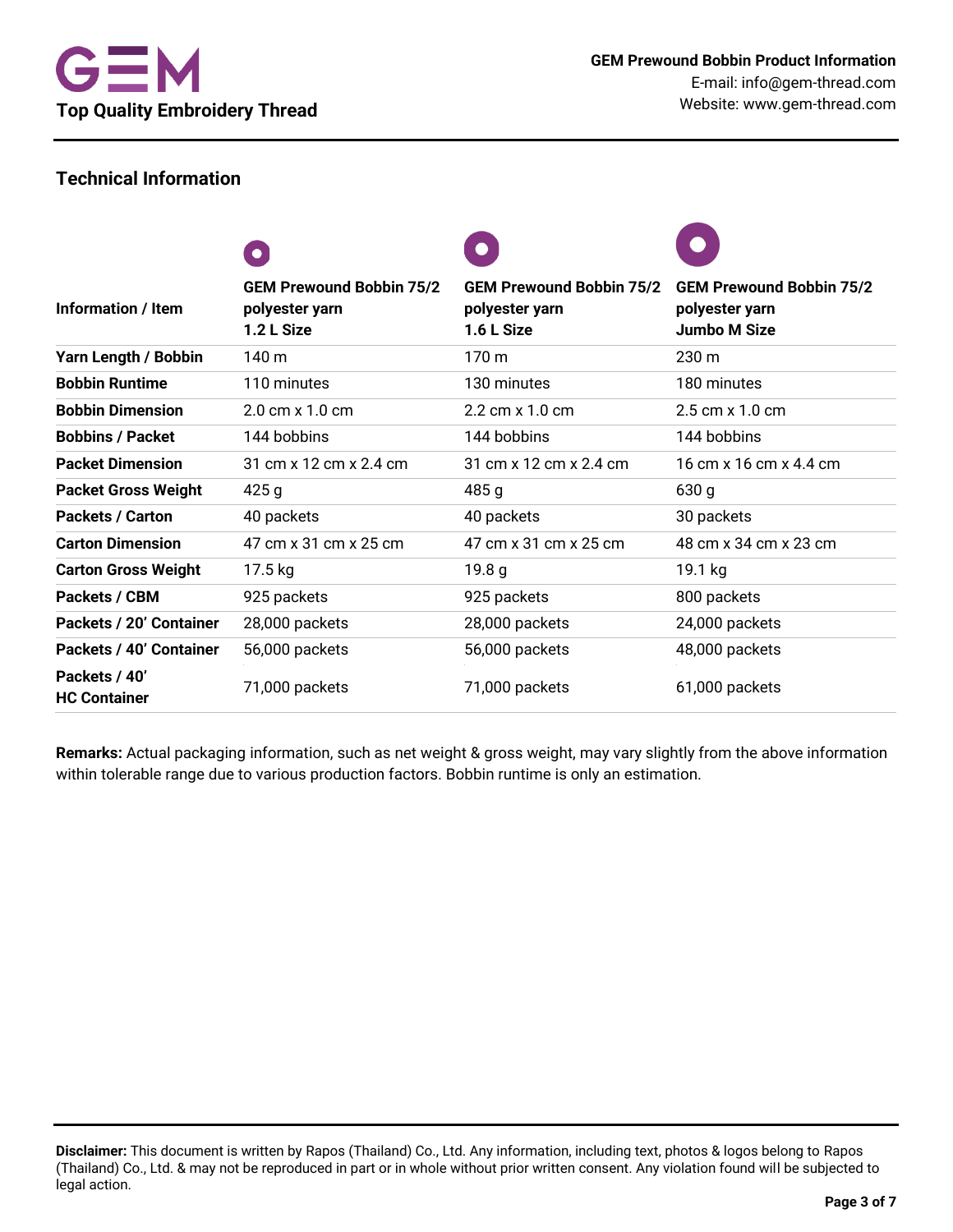# **Productivity Gains of Using GEM Prewound Bobbin**

|                                                                    | <b>GEM Prewound Bobbin</b> | <b>Manually Wound Spun Polyester Bobbin</b> |
|--------------------------------------------------------------------|----------------------------|---------------------------------------------|
| <b>Bobbin Length</b>                                               | 140m (Consistent Length)   | 45 - 70m (Inconsistent Length)              |
| <b>Bobbin Runtime</b>                                              | 110 minutes                | $35 - 55$ minutes                           |
| <b>Bobbin Changing Time / 20-head</b><br><b>Embroidery Machine</b> | 9 minutes                  | 9 minutes                                   |
| <b>Bobbin Runtime + Bobbin Changing</b><br>Time / Round            | 119 minutes                | 64 minutes (Assuming longest runtime)       |
| <b>Bobbin Changes / Shift (8 Hours)</b>                            | 4.03 times                 | 7.5 times                                   |
| Difference in Amount of Bobbin<br>Changes / Shift (8 Hours)        | $-3.47$ times              | $+3.47$ times                               |

**Work Gained Per Shift from using GEM Prewound Bobbin** = Difference in Amount of Bobbin Changes Per Shift x Bobbin Changing Time Per 20-head Embroidery Machine x No. of Machines

| Work Gained Per Shift for a 20 Machine Factory = 3.47 x 9 x 20                    |
|-----------------------------------------------------------------------------------|
| Work Gained Per Shift for a 20 Machine Factory = 624.6 minutes = 10.41 hours      |
| Work Gained Per 24 Hours for a 20 Machine Factory = 1,873.8 minutes = 31.23 hours |

**Remarks:** The above productivity comparison serves as a guideline only. Actual productivity differences may vary depending on type of production, embroidery speed & other factors.

**Disclaimer:** This document is written by Rapos (Thailand) Co., Ltd. Any information, including text, photos & logos belong to Rapos (Thailand) Co., Ltd. & may not be reproduced in part or in whole without prior written consent. Any violation found will be subjected to legal action.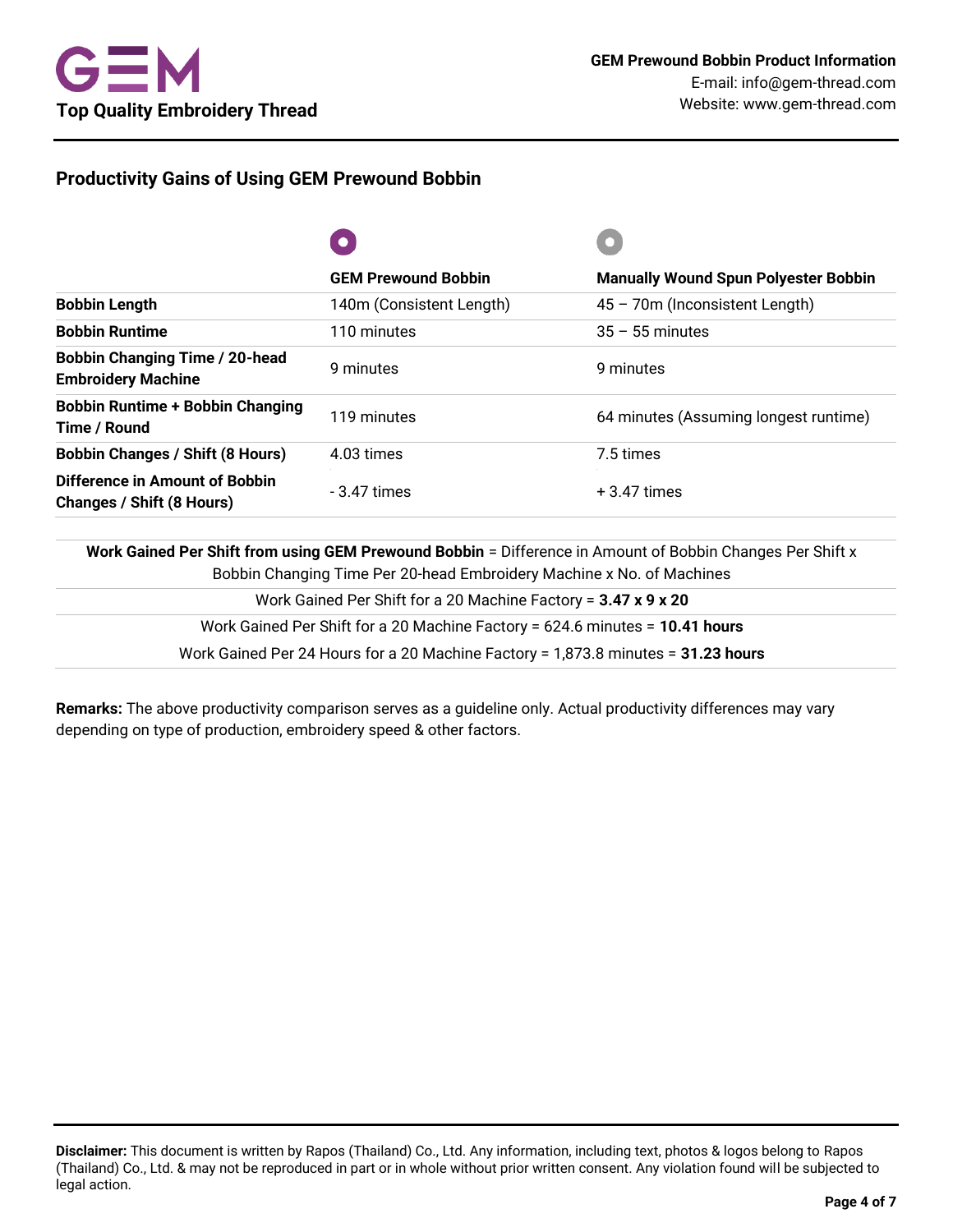# **Frequently Asked Questions**

Q **Can I use GEM Prewound Bobbin on all types of embroidery machine?** A Yes. Provided your embroidery machine uses 1.2 or 1.6 L size, or Jumbo M size bobbins, you can use GEM Prewound Bobbin for both industrial & home use machines.

#### $\mathbf{O}$ **Can I use GEM Prewound Bobbin with all kinds of embroidery thread?**

A Yes. However, as with any other bobbin or production, you should always make sure to correctly adjust your bobbin case to best suit the type of work you are embroidering in order to ensure best results. Improper adjustments can lead to looping of embroidery & bobbin thread, excessive thread breakage, as well as other problems.

## Q **How is GEM Prewound Bobbin better than manually winding spun polyester?**

**A** GEM Prewound Bobbin offers more than double the length of thread than manually winding spun polyester. This means that you can run your embroidery for longer without any loss of efficiency. GEM Prewound Bobbin is also made from finer yarn, which will enhance the quality of your embroidery. In addition, you will also save cost on winding labour, machinery & electricity as well as reduce unseen bobbin yarn wastage.



## **Comparison of GEM Prewound Bobbin yarn (left) & normal spun polyester yarn (right)**



GEM Prewound Bobbin Yarn (Smooth) Manually Wound Spun Polyester Yarn (Rough)

**Disclaimer:** This document is written by Rapos (Thailand) Co., Ltd. Any information, including text, photos & logos belong to Rapos (Thailand) Co., Ltd. & may not be reproduced in part or in whole without prior written consent. Any violation found will be subjected to legal action.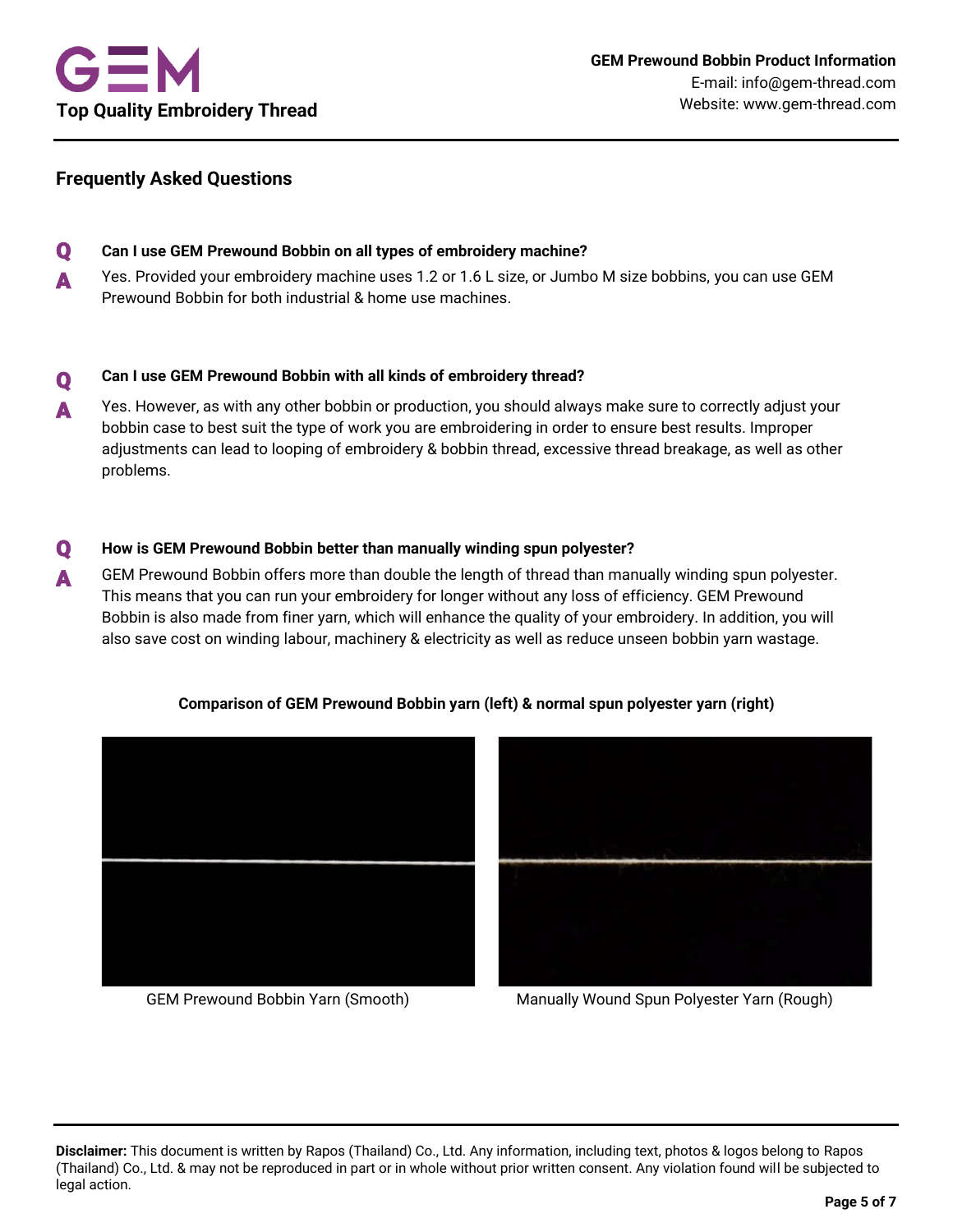### Q **How is GEM Prewound Bobbin better than other types of prewound bobbin?**

A The process which is used to produce GEM Prewound Bobbin is very different than that used to wind other types of prewound bobbin. For that reason, our bobbins have highly consistent length & tension which means better quality & efficiency for your embroidery. In addition, there is no plastic core or any other extra parts which may cause damage to your bobbin case & equipment.

# Q **Why do I have to use GEM Prewound Bobbin & how is it going to save my factory money?**

**A** If you are winding your own bobbins, you will know that the length per bobbin is unequal. Embroidery machines running on these bobbins will either stop frequently, resulting in inefficient production, or embroidery machine operators will have to stop the entire machine when the first bobbin finishes. When this happens, the embroidery machine operator will throw away leftover thread from all bobbins. This is unseen wastage that factory management cannot see. GEM Prewound Bobbin eliminates both these problems, helping the factory gain more productivity while reducing wastage, both of which contribute to cost-savings. Additionally, you will also no longer have to pay for labour, machinery, electricity & other costs associated with winding your own bobbins.

## Q **Is pretesting required before using GEM Prewound Bobbin?**

A Yes. As with any textile material, we highly recommend pretesting GEM Prewound Bobbin before using in your actual production. If your machines are running on spun polyester bobbins or other prewound bobbins, you may need to adjust your bobbin case tension to ensure our bobbins run smoothly. Common noticeable signs of improper or inadequate bobbin case adjustments are looping threads & excessive thread breakage.

# Q **What is the best way to test the efficiency of GEM Prewound Bobbin?**

A For single head embroidery machine owners, a full week of testing will be able to show you the efficiency benefits of using GEM Prewound Bobbin. For large embroidery factories, we recommend running our bobbins on 1 – 5 machines for at least 3 shifts to see the efficiency benefits. In plants where embroidery machines are placed in pairs, we usually recommend running machines on one side with our GEM Prewound Bobbin and machines on the other side with the original bobbins to be able to clearly see the difference.

### Q **Are there instances where GEM Prewound Bobbin cannot be used?**

**A** In general, our bobbins work in most circumstances. However, GEM Prewound Bobbin may not be compatible with certain types of additional embroidery machine devices such as automatic bobbin changers. If you are unsure, it is best to consult your embroidery machine provider.

**Disclaimer:** This document is written by Rapos (Thailand) Co., Ltd. Any information, including text, photos & logos belong to Rapos (Thailand) Co., Ltd. & may not be reproduced in part or in whole without prior written consent. Any violation found will be subjected to legal action.